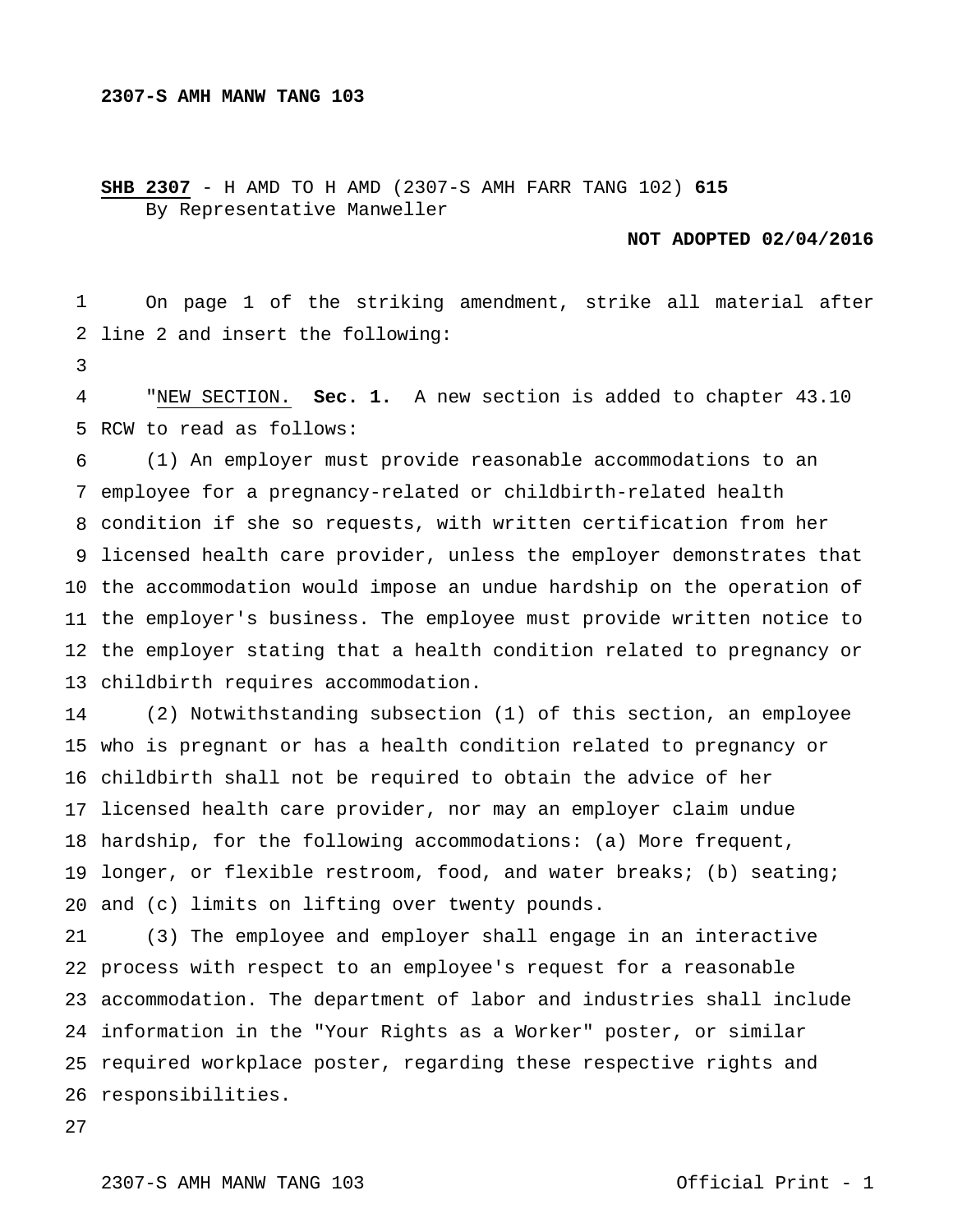employer shall not be required to create a new or additional position in order to accommodate an employee pursuant to this section, and shall not be required to discharge any employee, transfer any other employee with greater seniority, or promote any employee. (4) Notwithstanding any other provision of this section, an

 pregnancy-related or childbirth-related health condition to accept an accommodation, if such accommodation is unnecessary to enable the employee to perform her job. (5) An employer shall not require an employee who has a

 (6) An employer shall not:

 an accommodation under this section that affects the terms, conditions, or privileges of employment; (a) Take adverse action against an employee who requests or uses

 employee if such denial is based on the employer's need to make reasonable accommodation required by this section; or (b) Deny employment opportunities to an otherwise qualified

 accommodation can be provided for the employee's pregnancy-related or childbirth-related health condition. (c) Require an employee to take leave if another reasonable

 affect any other provision of law relating to sex discrimination or pregnancy, or in any way diminish or limit the coverage for pregnancy, childbirth, or a pregnancy-related health condition. (7) This section does not preempt, limit, diminish, or otherwise

 section unless the context clearly requires otherwise. (8) The definitions in this subsection apply throughout this

 (a) "Employee" means an individual employed by an employer.

 fifteen or more employees for each working day in each of twenty or more calendar weeks in the current or preceding calendar year, except that this section does not apply to an entity that is exempt from federal taxation under U.S.C. Title 26, section 501(c). (b) "Employer" means a person engaged in an industry who has

 (c) "Reasonable accommodation" means: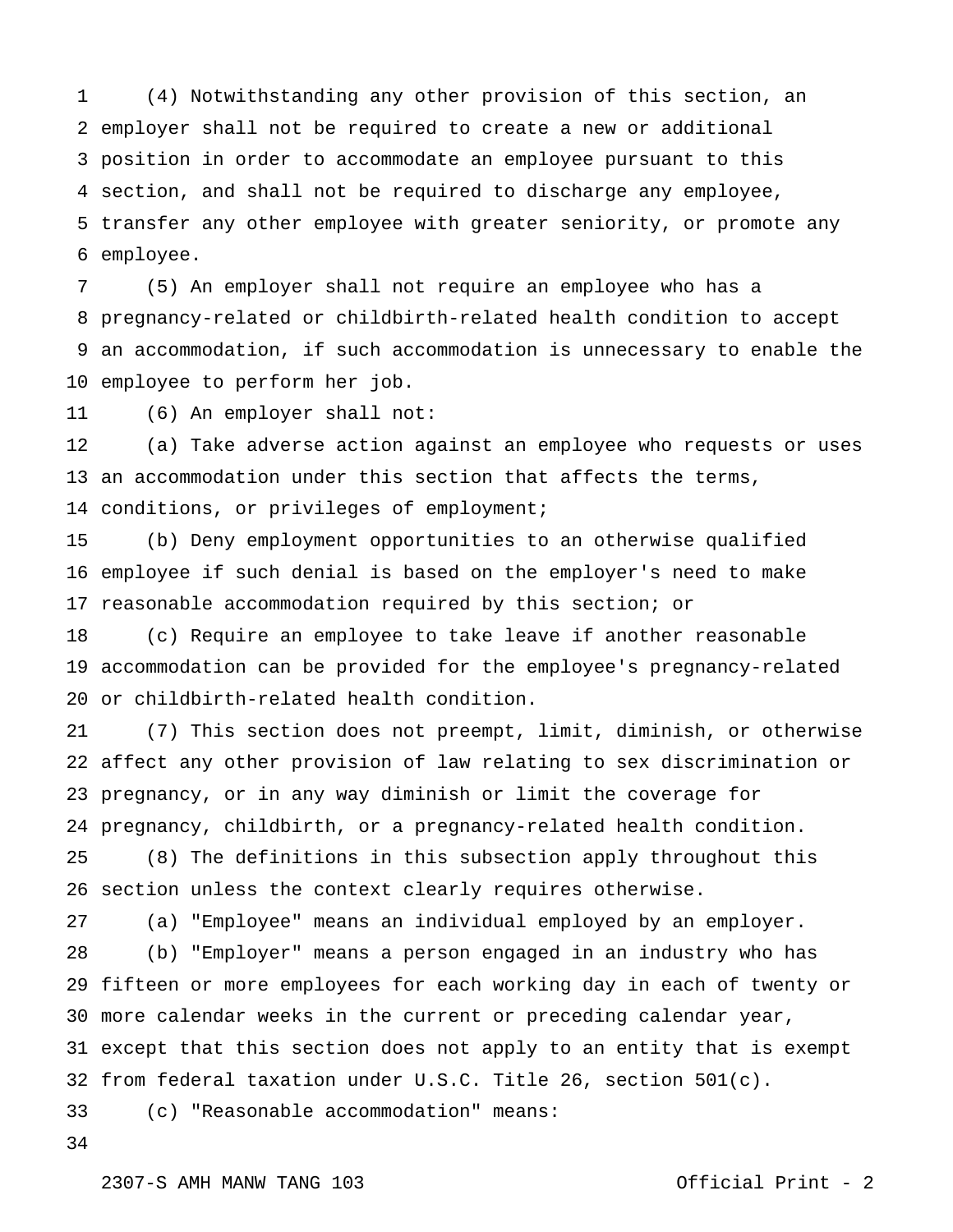accessible to and usable by employees who have a pregnancy-related or childbirth-related disability; (i) Making existing facilities used by employees readily

 reassignment to a vacant position, acquisition or modification of equipment or devices, appropriate adjustment or modifications of examinations; (ii) Job restructuring, part-time or modified work schedules,

 position; and (iii) Temporary transfer to a less strenuous or hazardous

 (iv) Limits on heavy lifting.

 difficulty or expense, when considered in light of the following factors: (d) "Undue hardship" means an action requiring significant

 (i) The nature and cost of the accommodation needed;

 facilities involved in the provision of the reasonable 17 accommodation; the number of persons employed by the employer; the 18 effect on expenses and resources; or the impact otherwise of such accommodation upon the employer; (ii) The overall financial resources of the facility or

 $20^{\circ}$  overall size of the business, including the number of employees; and the number, type, and location of its facilities; and (iii) The overall financial resources of the employer; the

 including the composition, structure, and functions of the workforce of such employer, the geographic separateness, and administrative or fiscal relationship of the facility or facilities in question to the employer. (iv) The type of operation or operations of the employer,

 enforce this section. Prior to filing a civil cause of action, a person aggrieved by a violation of this section must file a complaint with the attorney general. The attorney general shall investigate to determine if there has been compliance with this section. If the investigation indicates there is evidence that a violation may have occurred, the attorney general shall issue a (9) The attorney general shall investigate complaints and

2307-S AMH MANW TANG 103 Official Print - 3